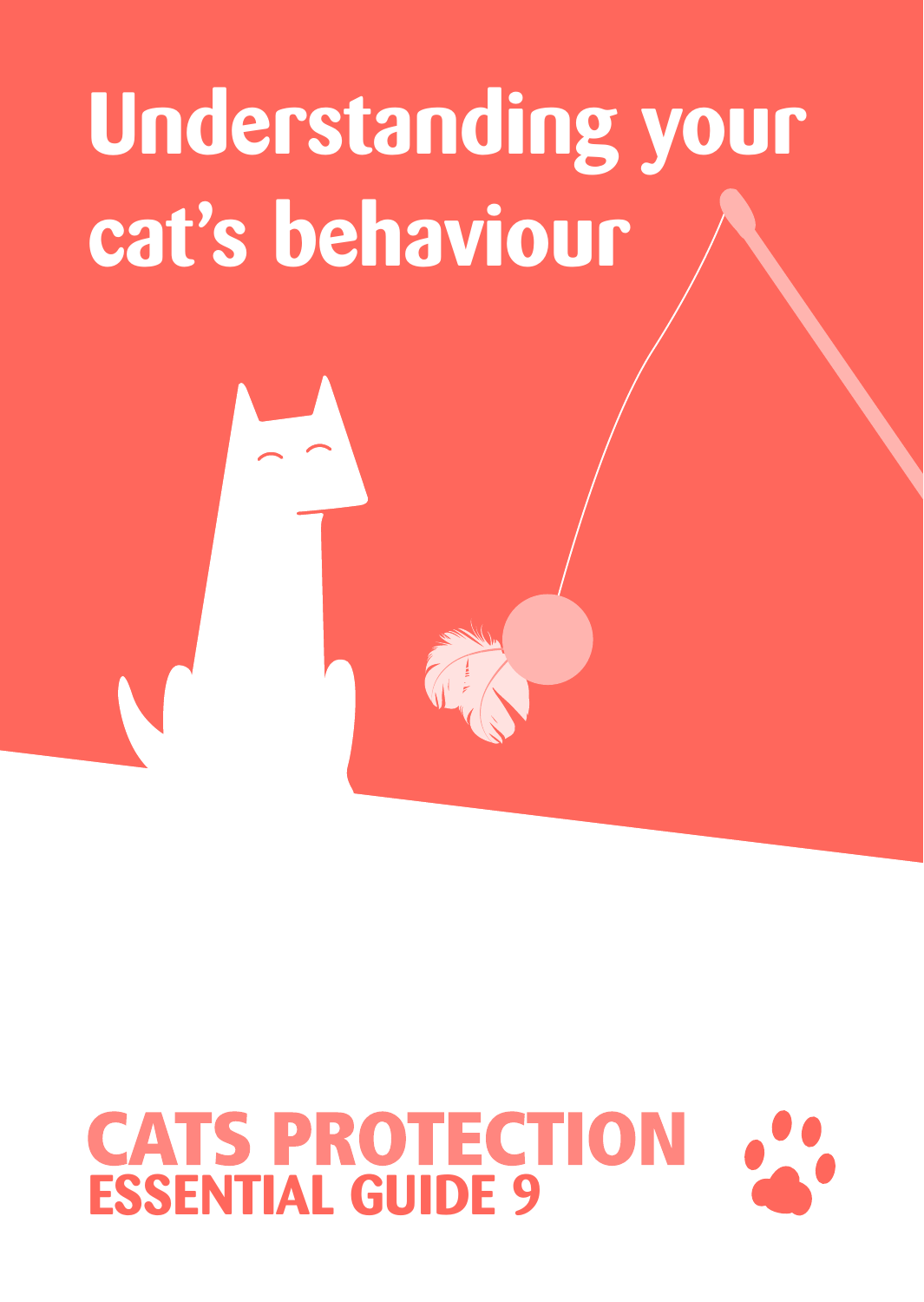It is the very nature and behaviour of cats that makes them one of the UK's most popular pets today. Their independence, playfulness and curiosity are among the traits that make many cat-lovers melt. By understanding the behaviour the cat has developed to enable it to thrive in a changing world, we can learn how to best provide for our cats, meet their needs, maximise their welfare and ensure long-lasting friendships for happy cats and owners.

This leaflet explains the normal behaviour of the cat and suggests some approaches to manage some of the issues that can occasionally test the owner-cat bond. If you are concerned by any aspect of your cat's behaviour, you can look at Cats Protection's *Essential Guide: Managing your cat's behaviour*, but it often helps to first consider the cat's normal behaviour, needs and motivations.

In order to understand the behaviour and needs of today's pet cat, we first need to explore its wild origins. The domestic cat shares common ancestry with the African wildcat – a shy cat originating in the Middle East which has many physical and behavioural similarities with our domestic cat and is still found today.

Changes in man's farming systems led the cat to naturally evolve to become closer to humans around 10,000 years ago. This is fairly recent 'domestication' and with relatively little human influence over the breeding of specific cats, the domestic cat still retains many of the behaviours and needs of its wild counterparts.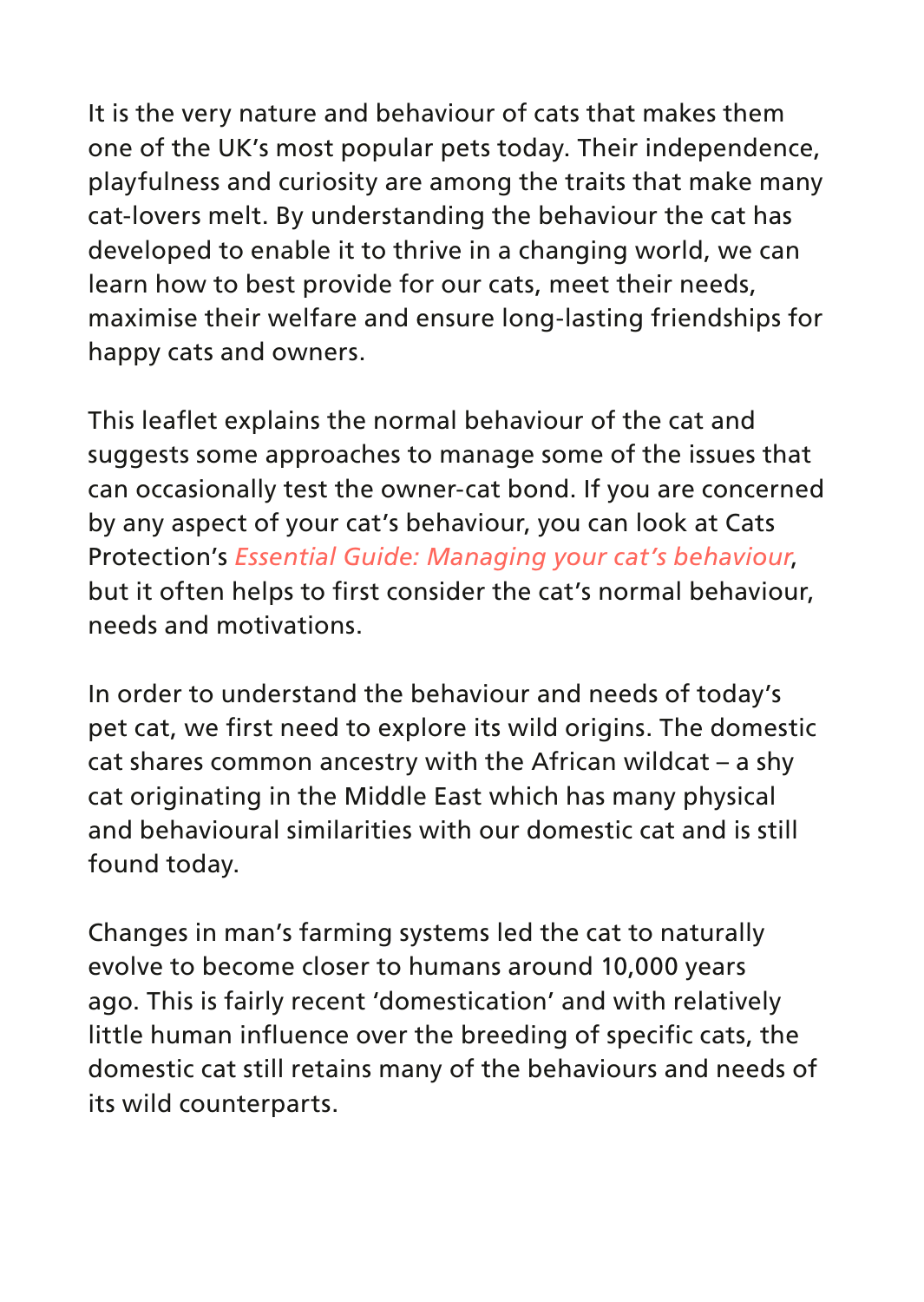### **African wildcat**

The African wildcat lives a solitary lifestyle in a harsh terrain that has a relatively small concentration of rodent prey, so the cats are dispersed over a wide area. Each wildcat maintains a large territory but exhibits many of its normal everyday behaviours in a safe core area within this territory.

As a carnivore, the wildcat only eats meat and cannot be vegetarian. It is most active at dusk and dawn when its prey is active. Hunting episodes are frequent and tiring. Not every attempt is successful, so it has evolved to hunt before it becomes hungry. Each 'catch' is taken back to the core area where the cat can eat without threat from larger predators or rivals.

It does not use many facial expressions to communicate and leaves a scent profile to mark its territory. Scent marking serves as a way to communicate with other cats without having to come into contact with them – reducing the risk of fighting and injuries.

When faced with a stressful situation, it prefers to make an escape, after which its stress levels return to normal ie flight rather than fight.

The African wildcat needs a lot of sleep because of the energy used during hunting. It will usually choose a safe, elevated sleeping spot within its core territory. The cat rotates its sleeping area – this is most likely a means of parasite control – and will often scratch to maintain its claws when it wakes up.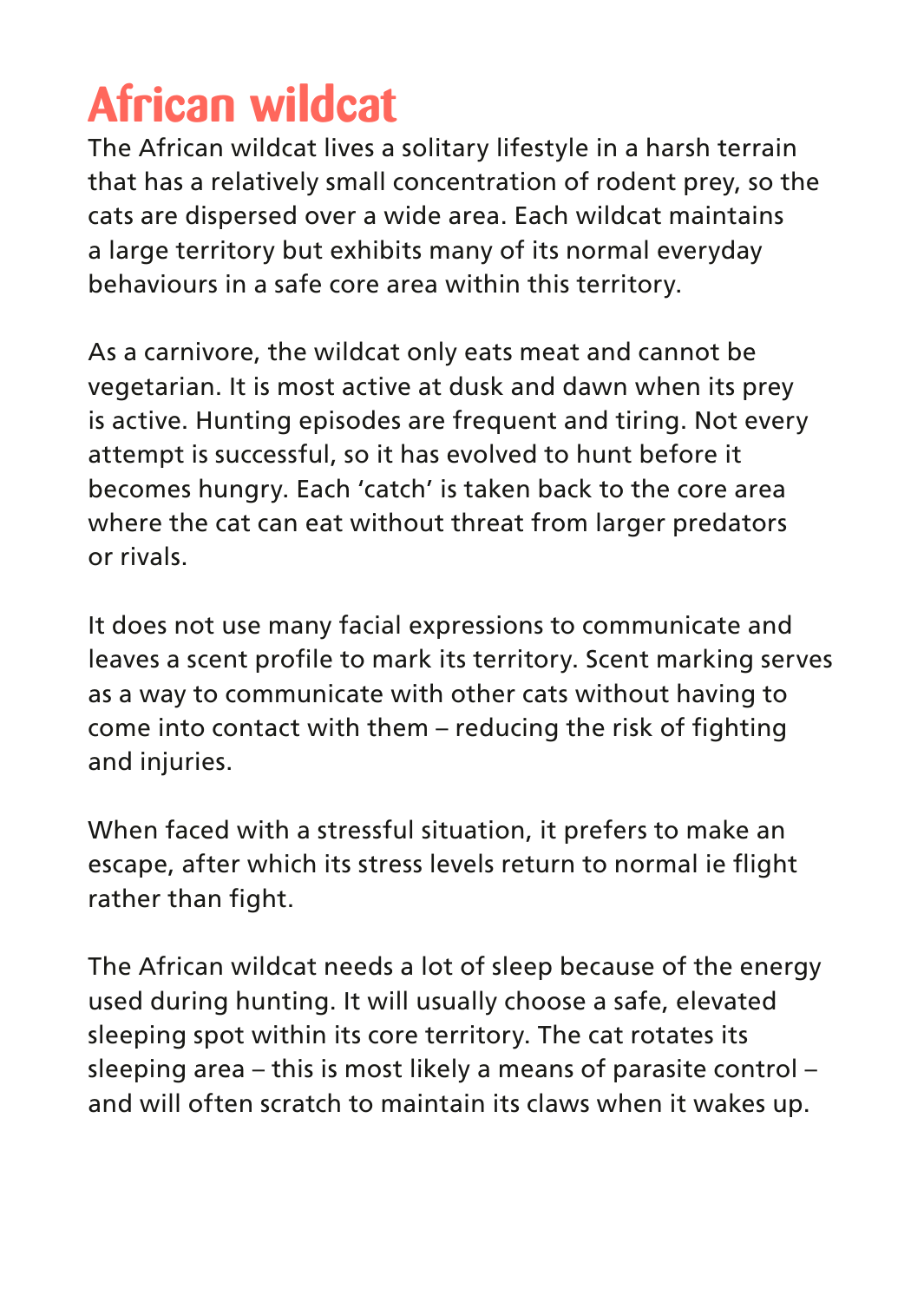A wildcat learns to dig and bury the evidence from toileting at a young age. It will choose a safe, quiet and private area towards the edge of its territory, away from sites of eating and drinking to avoid contamination. Where possible, it avoids drinking from stagnant pools and will choose a drinking source separate from where it eats and toilets – although most of a wildcat's fluid intake comes from eating rodents, which have a high water content.

Females call when in season and because they have large territories, males will often travel long distances to find receptive females. The number of kittens born in a litter reflects the food availability, so when food sources are low, few kittens are born. Following birth, kittens need to quickly learn what is safe and normal in their environment. Surviving kittens will find their own territory with sufficient resources once old enough.

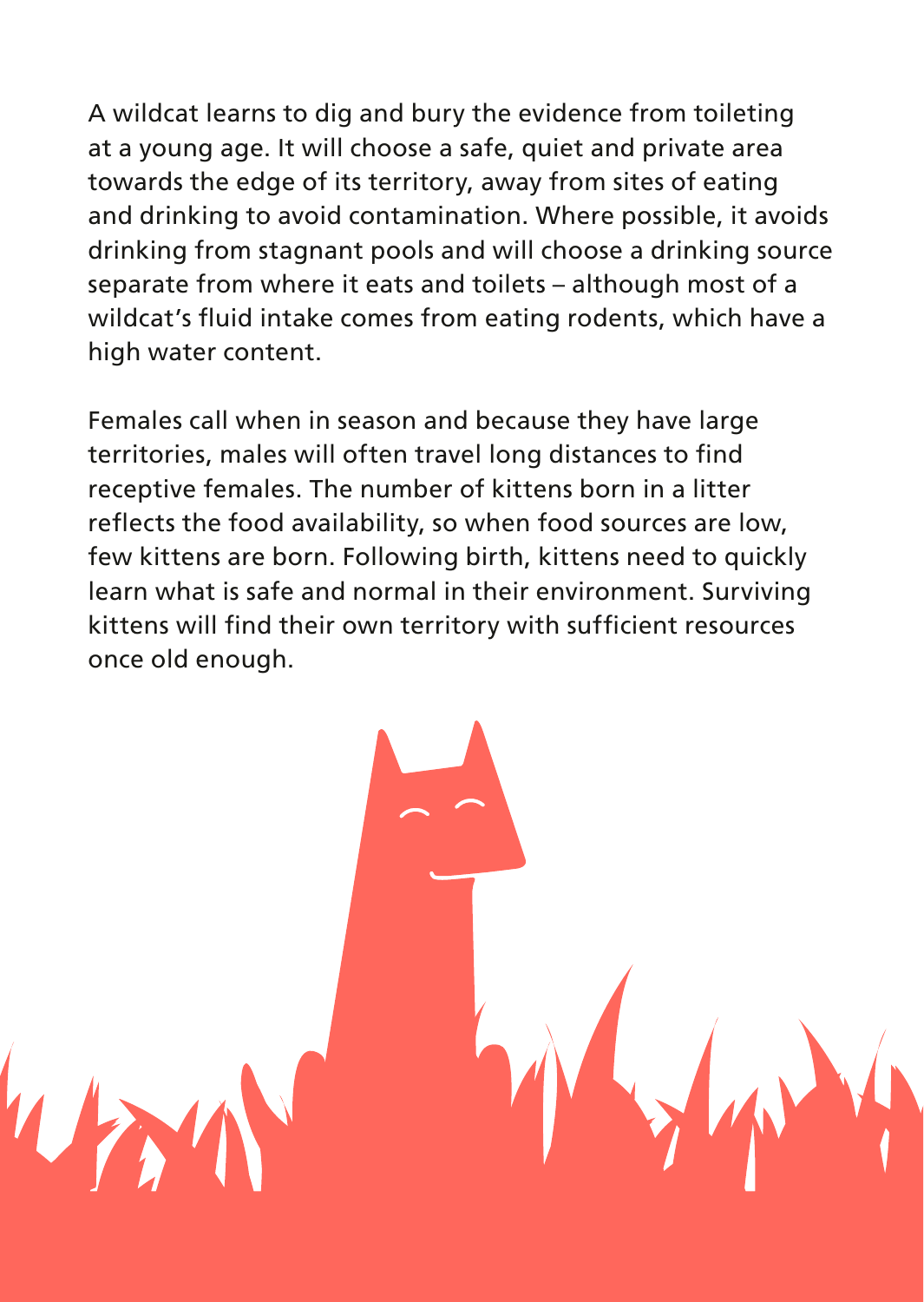#### **Domestic cats**

With its common ancestry, the domestic cat species shares many similarities with the African wildcat. Each cat is an individual and while all cats share some inherent needs, both genetics and previous experience will play a great part in shaping their behaviour.

Perhaps one of the most striking differences between individual cats is their sociability to people. There are two recognised groups: those that are feral – wild – and those that are non-feral – pet cats, depending on their level of fear towards people. The domestic cat needs to learn to like people during its early weeks. Positive, gentle interactions and handling by humans when kittens are between two to eight weeks of age leads to cats which usually enjoy human interaction and are friendly pets. Kittens which have not been socialised during their early weeks will generally remain fearful of people and the domestic environment and become feral cats.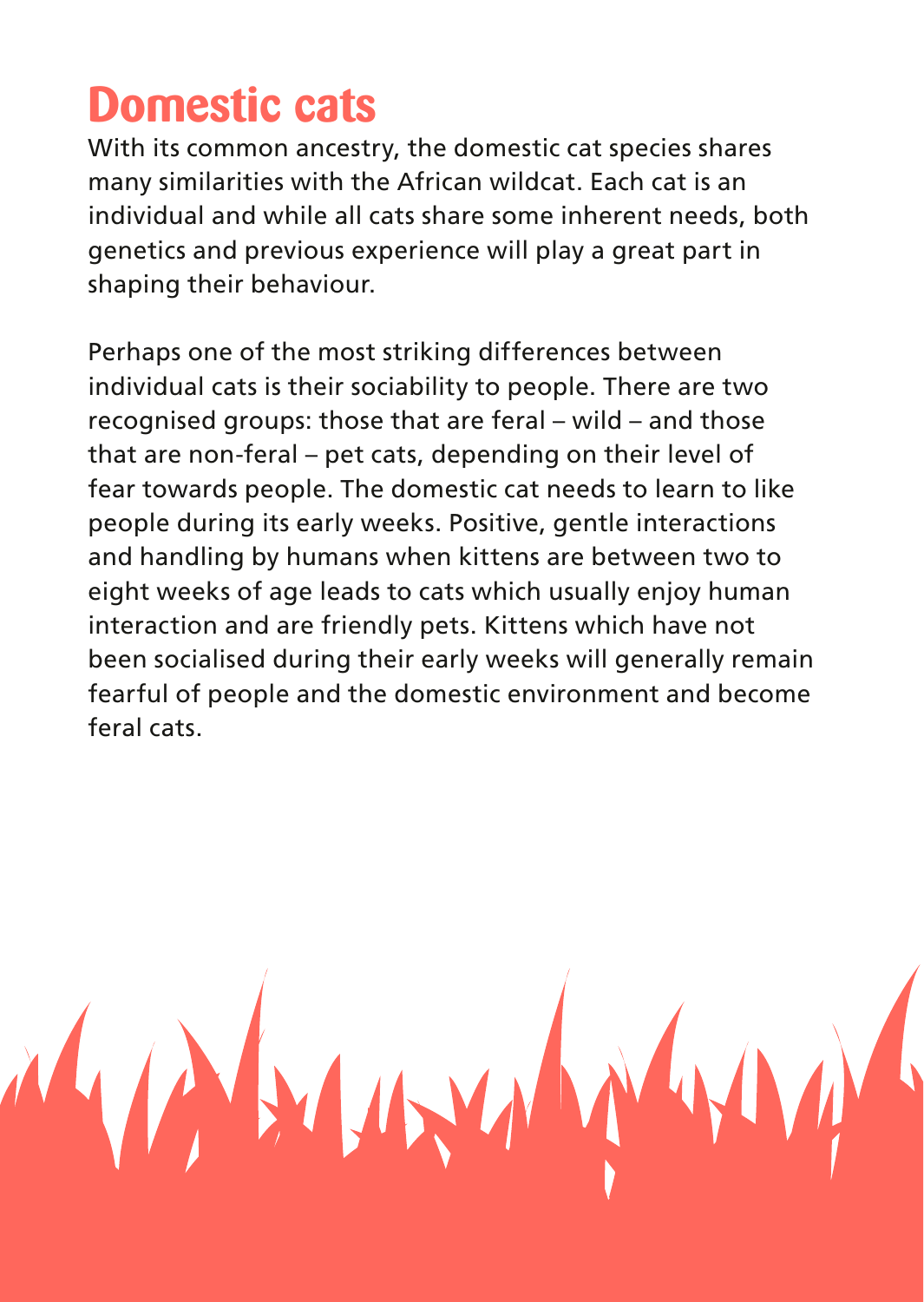## **Feral cats**

While some feral cats retain their solitary nature, in certain situations, feral cats can live in groups called colonies. Feral cats within a colony live in harmony with one another if they recognise the shared group scent and they are able to find sufficient resources such as food, water, toileting and sleeping areas.

They engage in social interactions such as mutual grooming and rubbing. These activities keep the 'group scent' topped up, allowing recognition. Despite living as a group, they will continue to hunt, eat and toilet alone. Feral cats within a colony tend to see off any 'stranger' cats intruding in the territory. For more information on feral cats, see Cats Protection's *Essential Guide: Feral cats*.

#### **Cats as companion animals**

It is important to remember that a cat's requirements are not human-based, so understanding their needs can enhance our own relationship with them. It is very rewarding to see things from their point of view to make a positive change in their welfare. Ensure you provide a stimulating and safe environment and provide your cat with opportunities to express their natural behaviour.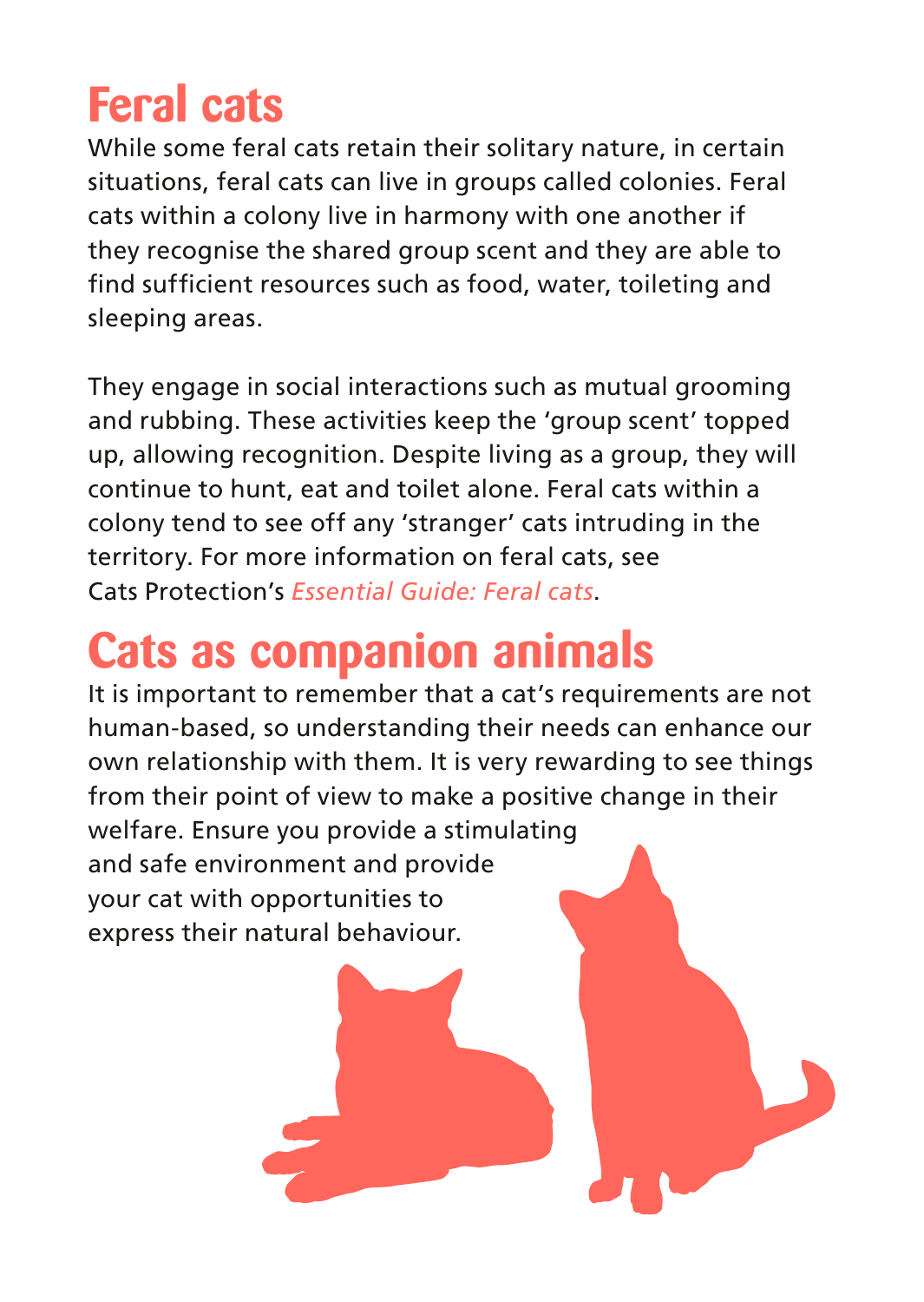### **Solitary**

Like the African wildcat, pet cats have an inherent desire to maintain a territory as solitary hunters. However, they can live well together in some circumstances, as long as the cats perceive each other to be in the same social group and they have sufficient resources provided so there is no competition.

Many groups of cats living in the same household have not evolved naturally, but have been introduced as unrelated kittens or adults. Consequently they may not actually perceive each other to be in the same social group, but under stress will tolerate the presence of others, especially for a particularly valued resource such as food or fuss from an owner. Cats are in the same social group if they sleep touching one another and spend time rubbing and grooming each other. Cats in one social group should be provided with separate resources – eg food, water, toilet and resting areas – from those in a different social group, even if they all live in the same house. In fact, it may even be best to feed those in the same social group in different areas to avoid the risk of relationship breakdown.

Introducing a new cat should be done very slowly in the hope that they will ultimately perceive each other to be in the same social group, or at least peacefully cohabit because they have been provided with separate resources to avoid conflict and competition. Each new relationship is dependent on the individual cats and how their early encounters were managed.

Just because a cat has lived happily with a cat before, it does not mean that it will take to a new feline companion. Unfortunately there is no guarantee, even with careful management, that the introduction of unfamiliar cats will work out. There are some cats that are unlikely to ever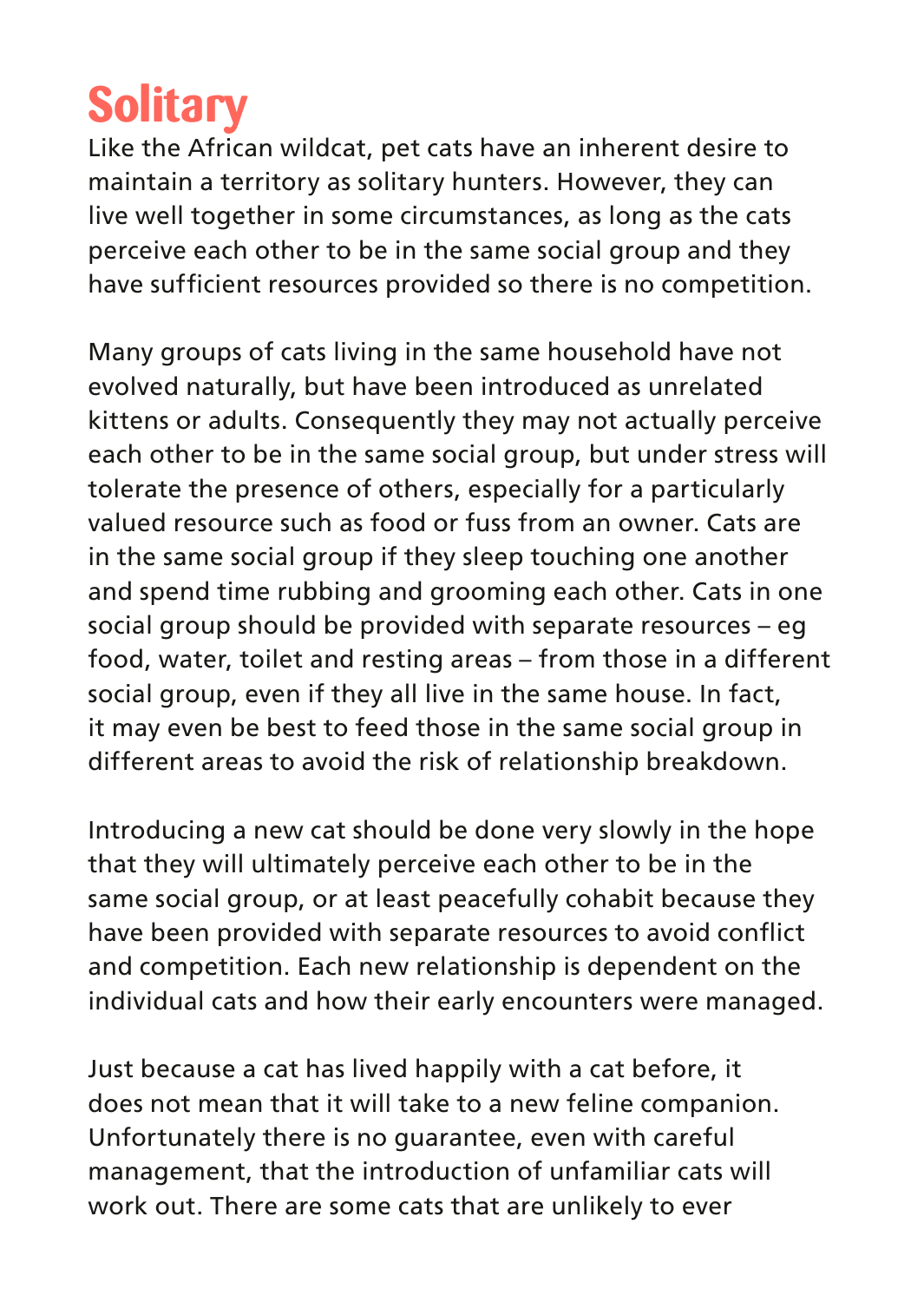perceive other felines as anything but a threat and may prefer to live on their own. For more information, see Cats Protection's *Essential Guide: Cats living together*.

Many cats have learned to love the company of people and will often rub up against us for a fuss and a stroke and to place their comforting scent on us. It is a wonderful feeling when a cat chooses to engage with you. For more information on how cats interact with people, see Cats Protection's *Essential Guide: Cats and people*.

#### **Hunters**

Domestic cats are still programmed to hunt and this activity is still not linked to hunger. Each part of the hunting activity – the stalk, pounce, play and kill – releases feel-good hormones called endorphins. Cats need to have frequent successful 'kills' to avoid frustration and are most likely to hunt at dawn and dusk. Some cats are prolific hunters, while others catch nothing at all – it varies from individual to individual. Like their wild ancestors, those which do hunt will often bring their prey back to their home, or core area. For more information on hunting, see Cats Protection's *Essential Guide: Indoor and outdoor cats*.

Play is an excellent outlet for cats to exhibit this natural behaviour. Younger cats will be happy to play 10 times a day or more. You can learn more in Cats Protection's *Essential Guide: Caring for your cat*.

Older cats will love playing three or four times a day, but the type of play may need to be adapted to suit their needs and level of mobility. For more information see Cats Protection's *Essential Guide: Elderly cats*.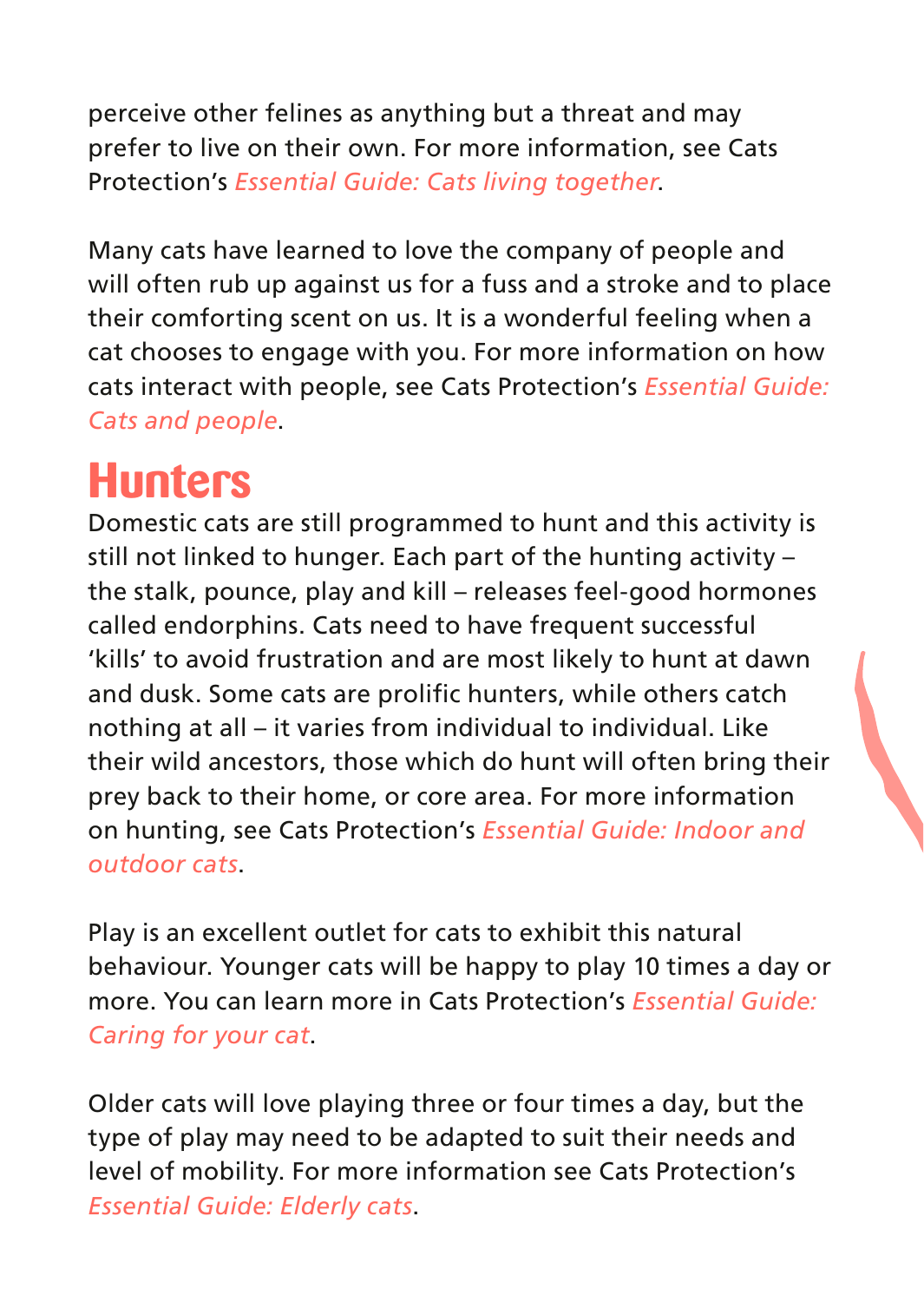Eating can be a vulnerable activity. Try placing food bowls slightly away from the wall, so that your cat can eat with its back to it when they eat. Being able to view their surroundings can help them feel safer.

Cats in the wild spend a lot of their time on frequent hunting expeditions, catching up to 12 small rodents per day. In comparison, our pet cats are given bowls of food, so a meal doesn't take long to eat or make use of their great senses. Create interest at meal times by hiding food around the house for your cat to search out. Make a pyramid out of cardboard toilet roll tubes and hide food in the tubes, or use a puzzle ball or feeder. For more information see Cats Protection's *Essential Guide: Feeding and obesity*.

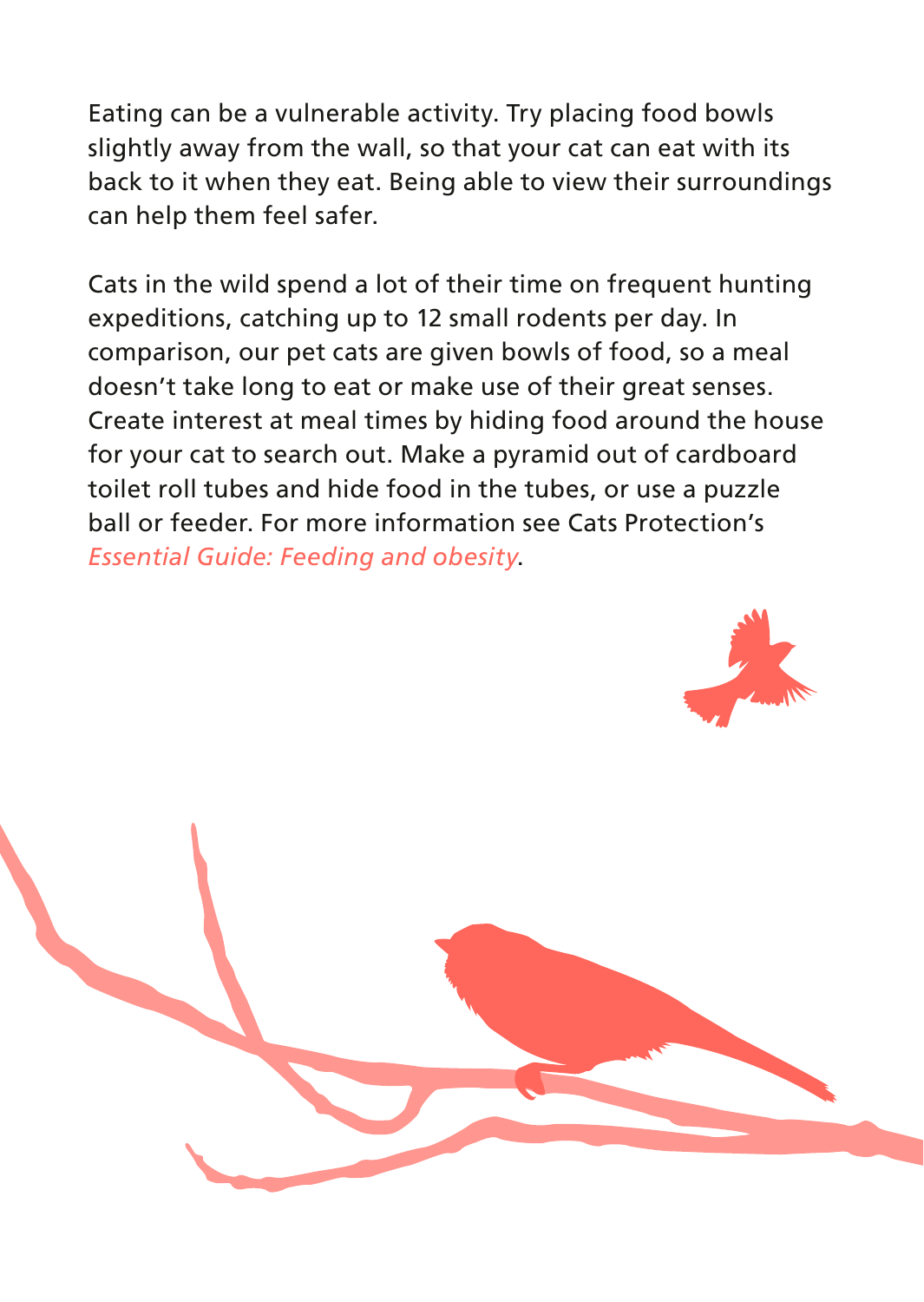#### **Communication systems**

The cat has limited visual social signals and facial expressions and so can be difficult to 'read.' Instead, it still relies on scent communication, marking its territory and leaving distant scent signals that last for some time. This allows it to communicate to other cats as well as leave signals and warnings for itself. Cats will rub against items in the home to lay their scent which helps them feel safe and secure. It is worth bearing in mind that modern cleaning means we may be constantly removing this scent from the cat's environment, which can cause some anxiety and disorientation. Modern lifestyles also mean we bring new scents into the environment.

Cats will often spray the edges of their territory. Usually this is outdoors, but they may spray indoors – often at entry or exit points, such as windows or doorways. A cat that sprays indoors is leaving itself a warning reminder – it is indicating that something is wrong. This behaviour can be seen in any cat – male or female, whether neutered or not.

Domestic cats scratch to keep their claws in good condition and to mark their territory. A scratching post will provide exercise, claw maintenance and a focal point for your cat to express this natural behaviour – it will help protect your furniture too. Cats like to stretch and scratch after they wake up, so try placing the scratch post near their bed. A good scratching post has the following features:

- **•** a strong sturdy base so the cat can lean against the post without it wobbling
- **•** tall enough that the cat can stretch fully
- **•** a vertical thread that allows the cat to scratch downwards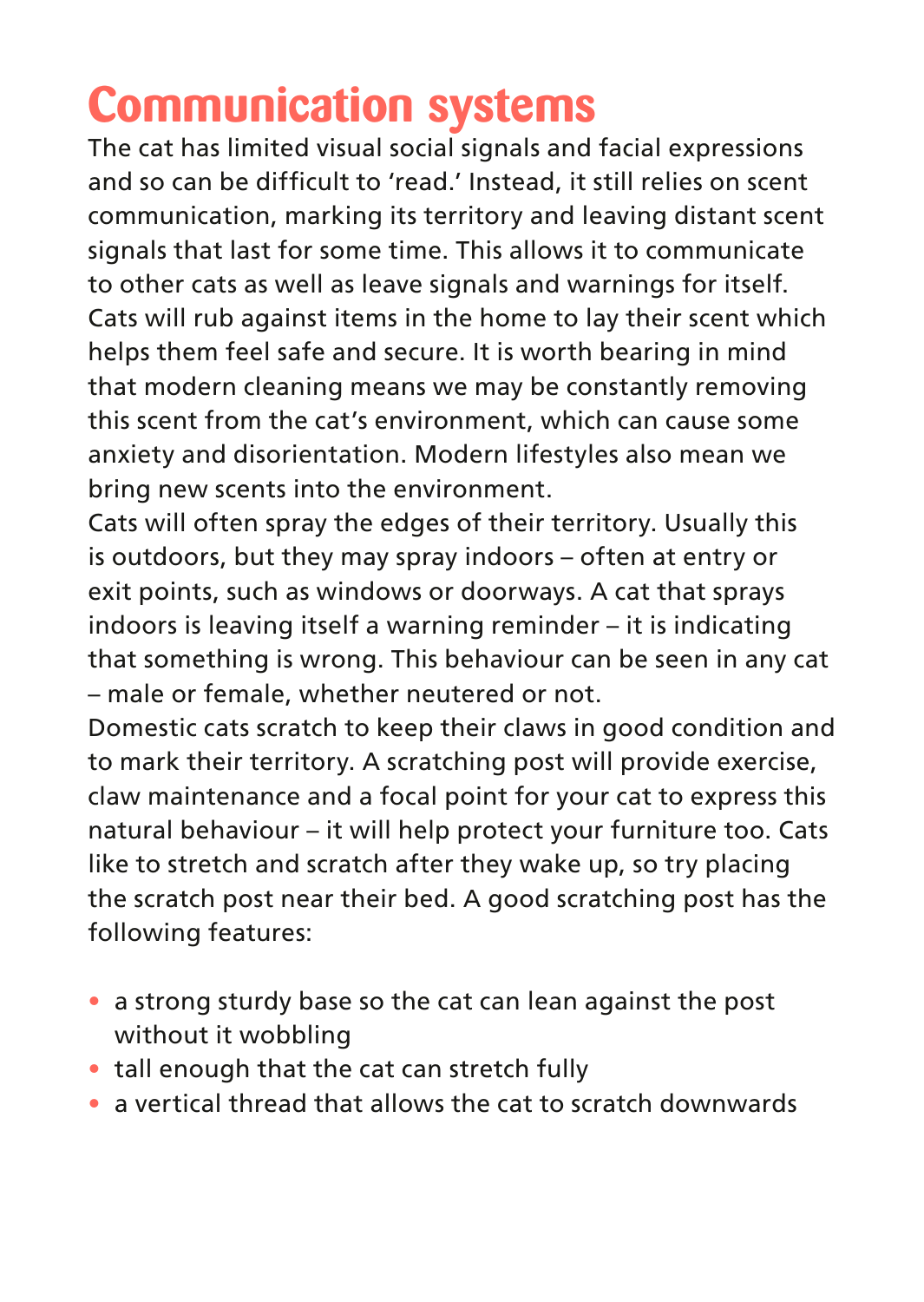#### **Avoidance of stress and conflict**

Cats are all individuals and some may be more affected by stress than others. The domestic cat still needs the opportunity to run, hide and climb when stressed. Pet cats will often find appropriate places at home – such as in a cupboard or underneath the bed – and are best not disturbed when in these sanctuaries to allow their stress levels to come down. They will only fight if there is no other option available, or they have learned from previous experiences that this has a positive outcome for them. Cats will use scent to try to avoid conflict.

It is important to always provide your cat with an easily accessible place to hide which will help to make them feel safe and secure. There are many things that can cause a cat to feel anxious or fearful: fireworks, building work in the house, unfamiliar visitors, or conflict with other cats. A hiding place can be something as simple as a cardboard box on its side, or upside down, with large holes for access. Or you could purchase an igloo style cat bed. Try not to overly fuss a cat which is showing signs of fear, as it may reinforce the fearfulness.

Cats feel safer if they can view their surroundings from a height. Provide some higher spaces for your cat to relax, such as shelves or the top of a wardrobe. Ensure the cat can access these, for example by placing a stool nearby. Extra consideration should be given to elderly cats. For more information see Cats Protection's *Essential Guide: Elderly cats*.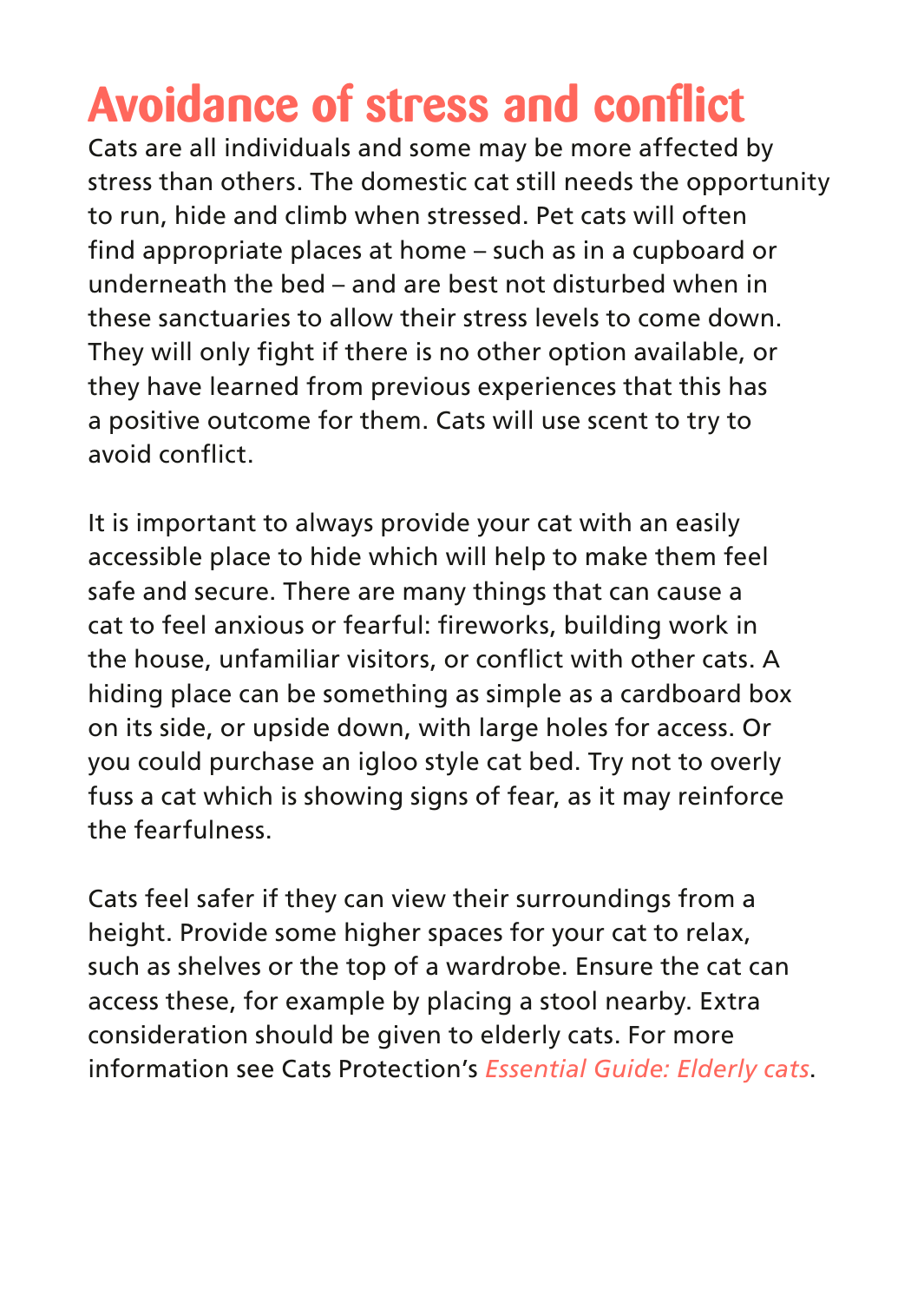### **Sleep**

Cats usually sleep for about 16 hours a day, on and off, and often prefer to rotate their chosen sleeping area. When a cat falls asleep on our lap, we often don't realise they've drifted off and continue to



stroke them. Most cats that are woken suddenly by their owner stroking them will realise what is happening. However, others can feel understandably sleepy and disorientated and may react defensively to a perceived threat. If your cat is resting on your lap, it's best to stop stroking them so that they can sleep peacefully.

# **Toileting**

Cats learn to associate toileting with the material used when they were a kitten and generally still prefer to use a fine grain litter. If they were only exposed to one type as a kitten, they are less likely to want to use a different litter consistency as an adult. They will dig and bury deposits and prefer to use a site away from where they eat and drink, in quiet, private areas away from other cats.

Your cat may prefer to go inside in a litter tray or outside in the garden – it varies between individuals. Even if your

cat toilets outside, it's a good idea to keep a litter tray indoors for those moments when they are caught short!

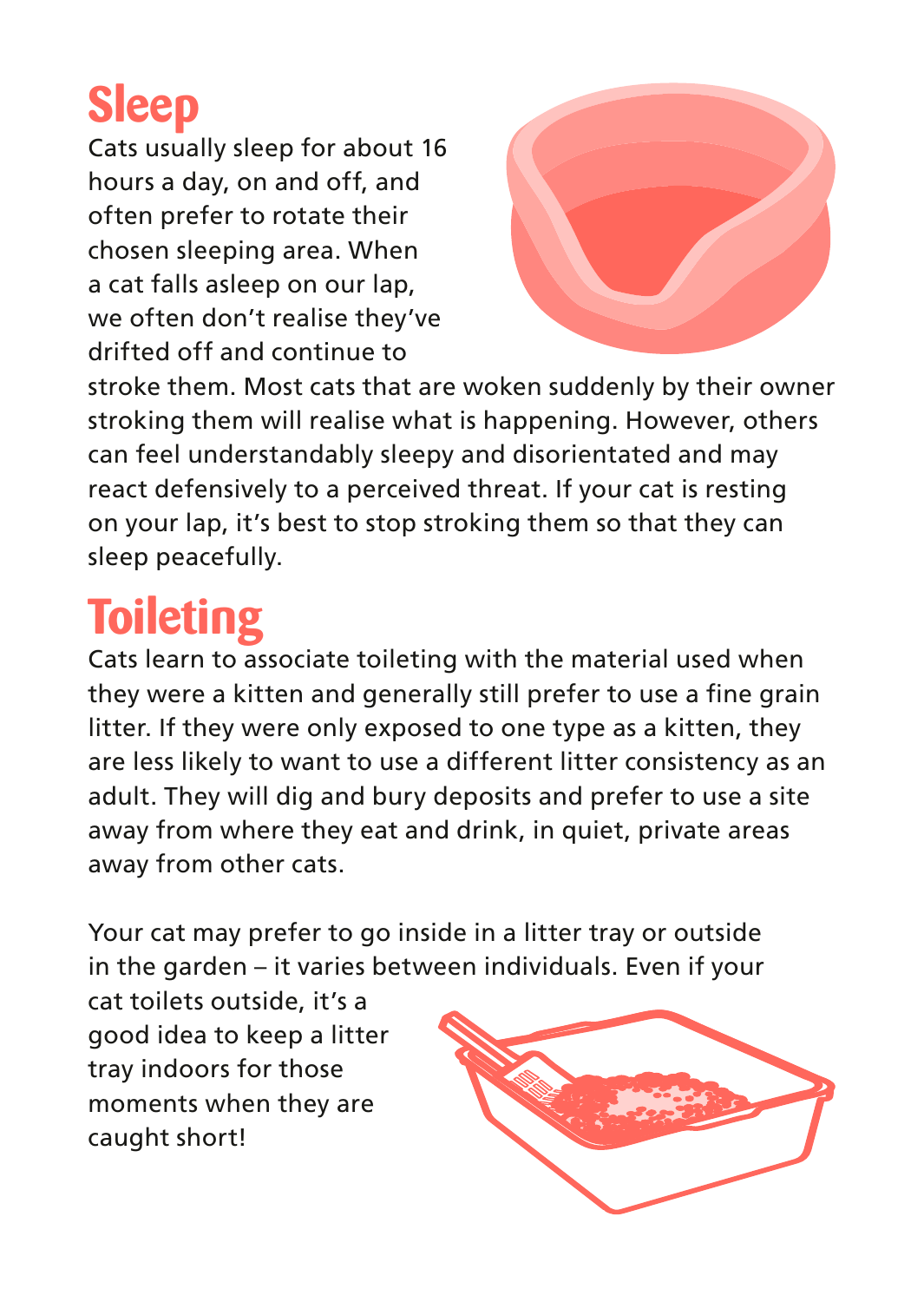It's best to have one litter tray per cat, plus one extra if possible, all in different quiet locations – especially if your cats are kept indoors. Cats don't like using dirty or soiled trays so make sure the litter tray is cleaned at least once a day.

If your cat toilets outside, provide them with their own desirable toilet area in your garden, in a secluded, sheltered area of well-dug, fine soil. Add some cat litter to encourage them to toilet there. Make sure it's dug over regularly to remain hygienic and allow the soiled material to decompose naturally.

Being creatures of habit, once a cat has a preferred toileting site, they will continue to use it unless something causes them to become averse to it. A lack of privacy and problems with access or cleanliness will cause them to look for another place.

For more information, see Cat's Protection's *Essential Guide: Managing your cat's behaviour*.

#### **Water**

Cats tend to avoid stagnant pools and often prefer a moving water source away from food bowls and litter trays. They also like wide brimmed containers with a reflective surface. Some cats choose to drink from a natural water source outside because they dislike the taste of chlorinated water or the taint from a plastic bowl. Even in these situations, fresh water should still always be available indoors in case their outdoor source dries up or becomes inaccessible. Others prefer a dripping tap, or to dip their paw into the water and drink off their paw.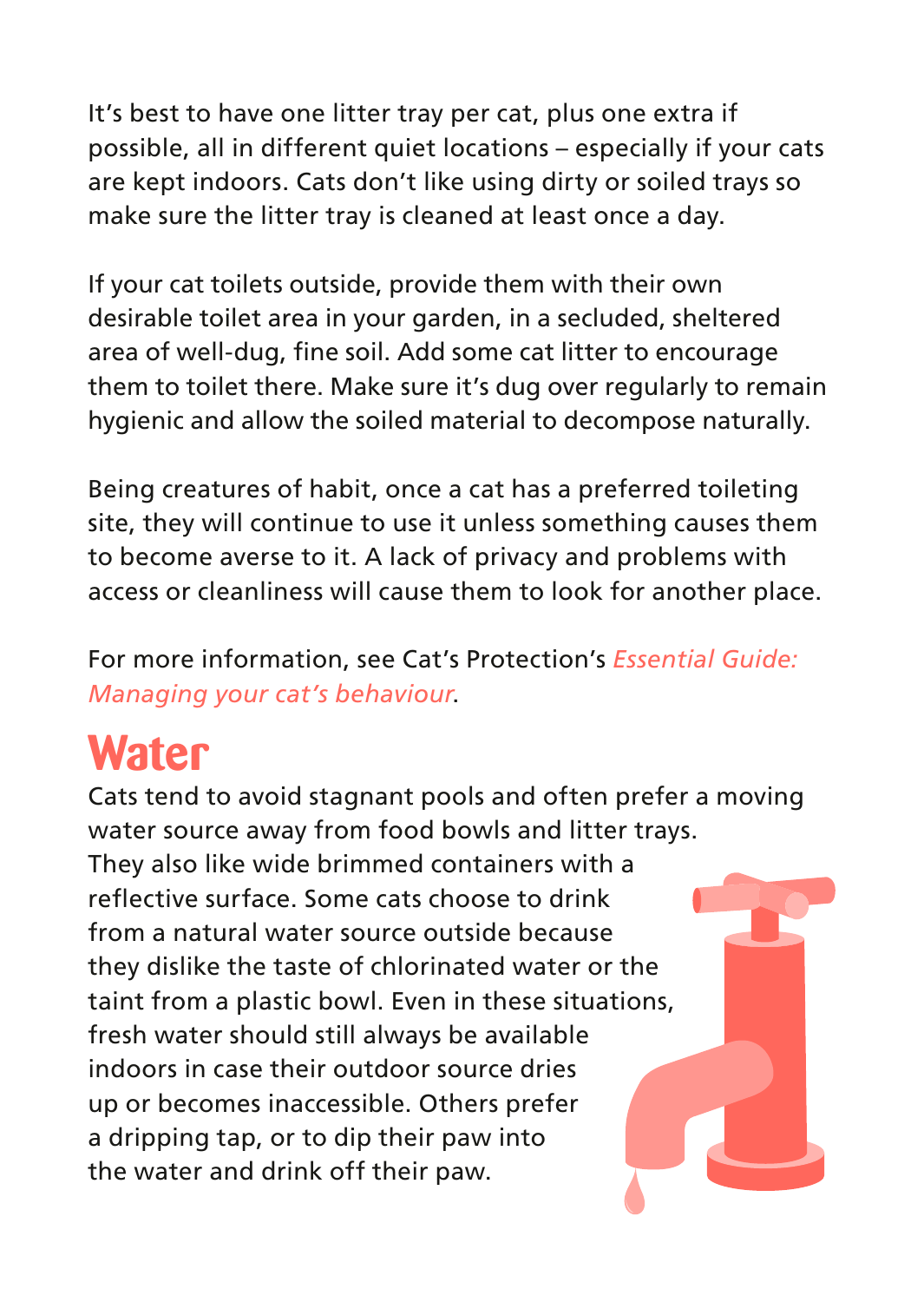### **Reproduction**

Cats can become sexually active from four months of age. Females will call when in season and with large territory sizes, males will travel long distances to find receptive females. With the provision of food and shelter and other key resources, cats can be prolific breeders and one female cat – queen – and her offspring can be responsible for 20,000 kittens in just five years.

Any kittens born need to experience as many positive experiences as possible during their first two to eight weeks of age for them to consider these safe and normal in future, enabling them to become happy pets. Cats Protection recommends neutering by around four months of age to prevent unwanted litters.

# **Individuals**

Individual cats have different characters and this contributes to their appeal. Their differences are due to a variety of different factors and are influenced by:

- **•** genetics
- **•** stress levels of the mother when pregnant
- **•** learning during the early part of life, including:
	- experiences during their socialisation period
	- behaviour learned from siblings such as how to play
	- behaviour learned from the mother eg how to deal with frustration, such as during weaning
- **•** later learning experiences, including:
	- a cat developing an association between its own behaviour and the consequence of that behaviour. For example, miaowing leads to my owner letting me in, so I will miaow when I want to be let in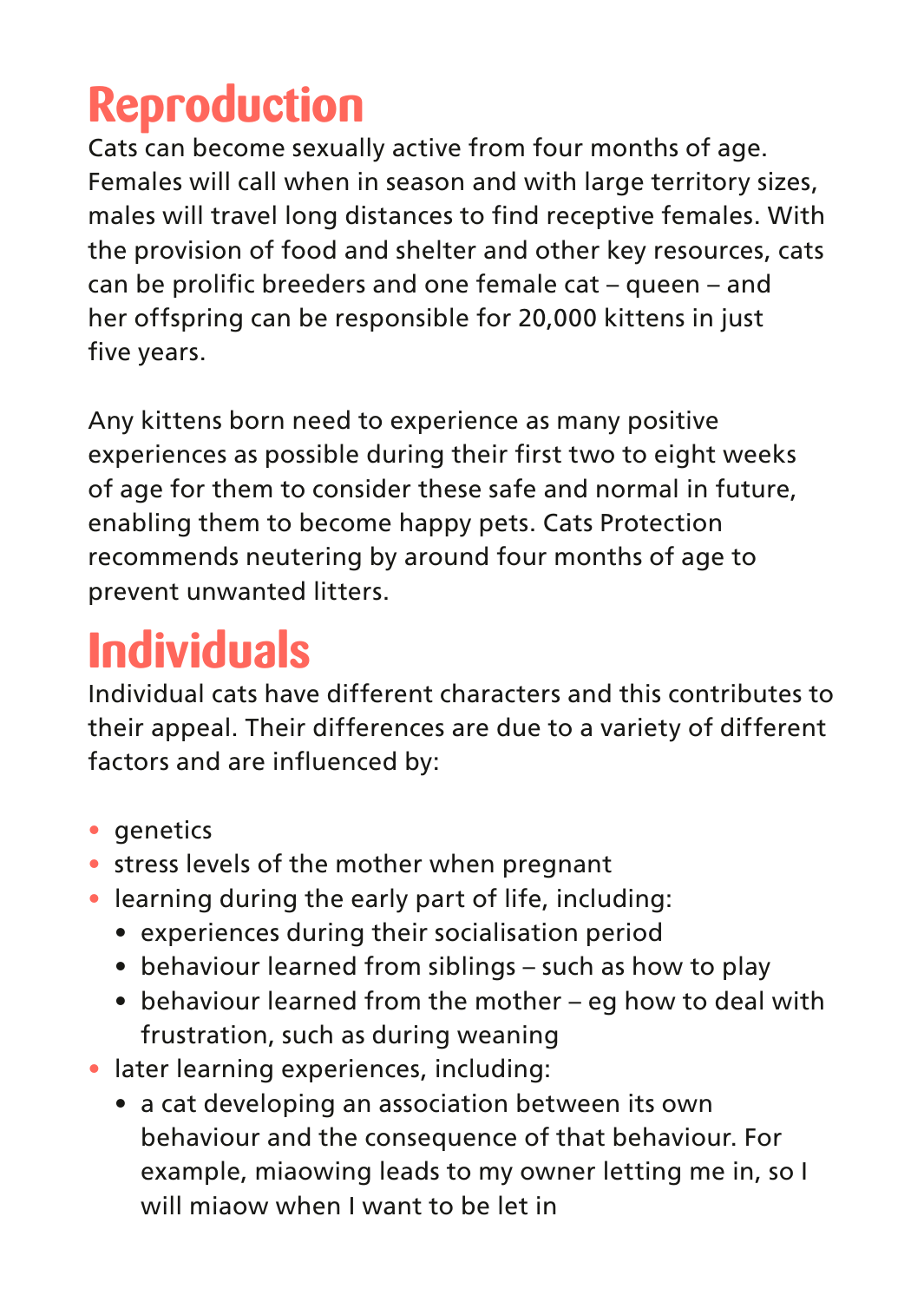- a cat developing an association between something that originally meant nothing to it and associating it with meaning something new. For example, a cat learns that the sound of a tin opener means they are about to be fed, so will come running when they hear the tin opener being taken out of a drawer
- **•** medical conditions
- **•** current environment

## **The indoor life**

Many cats will enjoy going outside for part of the day and this gives them the opportunity to investigate new things and make use of their fantastic senses. It also provides mental stimulation and reduces stress. If you are keeping cats indoors, extra care is needed to avoid boredom, frustration or the development of behaviour problems – see Cats Protection's *Essential Guide: Indoor and outdoor cats*.

#### **Interacting with your cat and body language**

Cats like quite brief, low intensity but frequent interactions. When cats that get along greet each other, it tends to be a brief head rub. Unfortunately, humans are the opposite! Our interactions are generally less frequent, but when we have them, they are generally of high intensity and prolonged. This can sometimes be a source of confusion between cats and their owners.

Cats can get quite stimulated or excited when they are playing or in 'hunting mode' and it's generally not advisable to touch any cat in this state. Even when touching a calm, relaxed cat,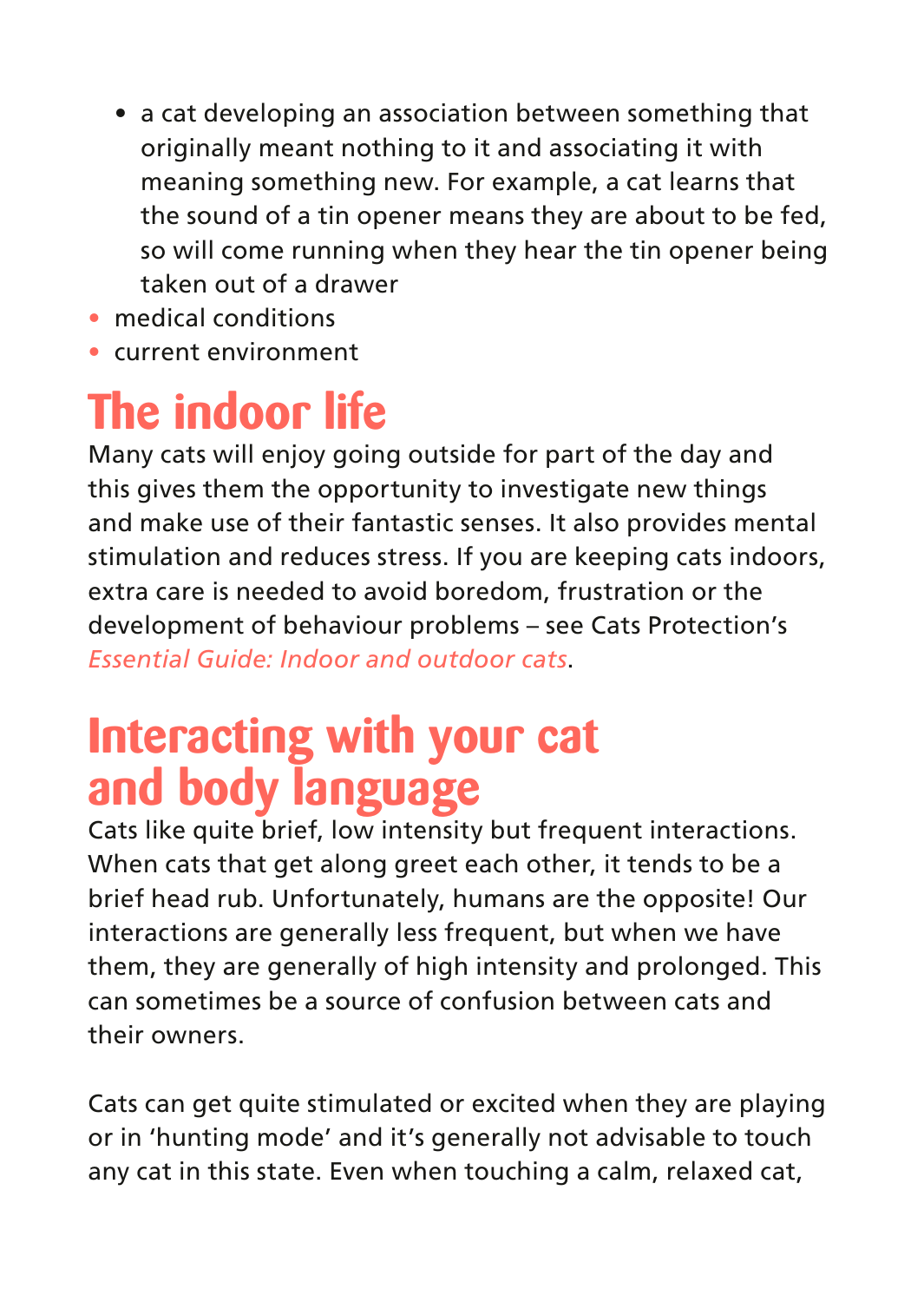there are many places on the body that are quite vulnerable or sensitive. While there are always exceptions, as a general rule, many cats don't like to be touched in these places:

- **•** belly which for some cats can include their sides and chest
- **•** paws
- **•** under legs ie armpits
- **•** legs trousers back legs
- **•** stroking the fur against the normal direction
- **•** bottom half of back particularly if stiff or painful
- **•** base of tail
- **•** genital area

Learning to understand your cat by reading their body language is a fascinating part of owning a cat and it can improve the relationship between you. Cats can be very subtle in their body language and can be difficult to 'read' as they have not evolved the many visual communication signals that are seen in social species, like dogs. Spend time watching your cat – see how they move and interact with their environment, their facial expressions, body postures and vocalisations in different situations – and you can start to build a picture of how your cat is feeling. Here are a few common body postures to give you clues about your cat's mood:

**Remember, owners have a legal duty of care to provide for their cat's needs, which includes the need to express normal behaviour – see Cats Protection's** *Essential Guide: Cats and the law***.**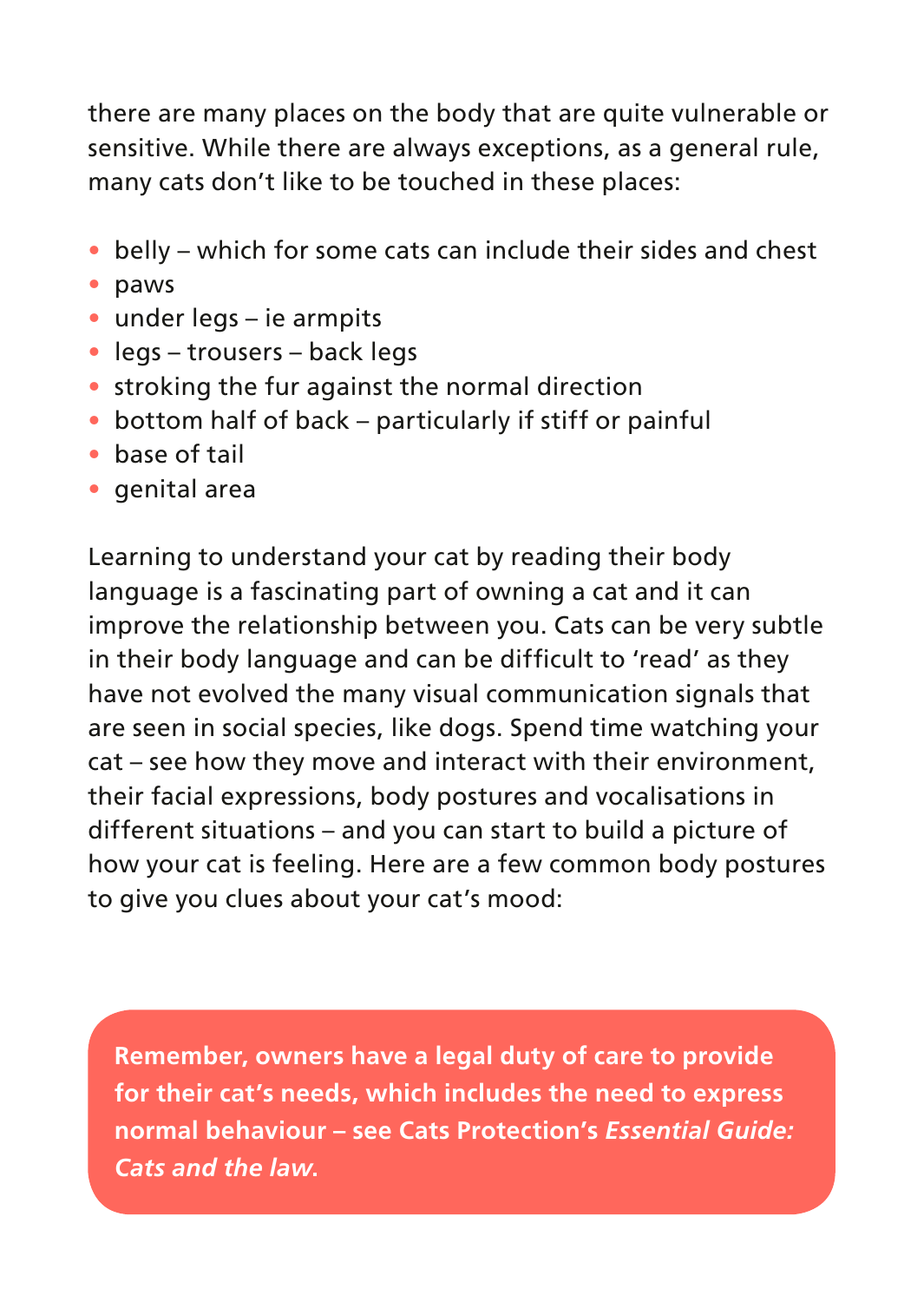| <b>Body language</b>                                                                                                                                                                       | Cat's mood                                                                                                      | <b>How to interact</b><br>with your cat                                                                                                                                                                                                                                                                                                    |
|--------------------------------------------------------------------------------------------------------------------------------------------------------------------------------------------|-----------------------------------------------------------------------------------------------------------------|--------------------------------------------------------------------------------------------------------------------------------------------------------------------------------------------------------------------------------------------------------------------------------------------------------------------------------------------|
| Tail up and<br>relaxed, ears<br>facing forwards,<br>often walking<br>towards you.                                                                                                          | Relaxed,<br>friendly cat<br>showing<br>greeting<br>behaviour.                                                   | Let them sniff<br>your hand and if<br>you are familiar<br>with the cat.<br>you may want to<br>stroke their head<br>and along their<br>back.                                                                                                                                                                                                |
| Often starts<br>with a tail up<br>greeting, rubs<br>its head and<br>side of their<br>body around<br>your legs and<br>sometimes may<br>roll over onto<br>their side to<br>show their belly. | Relaxed,<br>friendly cat<br>showing<br>greeting<br>behaviour.<br>often seen after<br>a period of<br>separation. | Cats that roll on<br>to their side or<br>back and expose<br>their belly are<br>communicating<br>that they feel<br>relaxed enough<br>in the person's<br>presence to<br>expose such<br>a vulnerable<br>area. The best<br>response is<br>to verbally<br>acknowledge the<br>cat's greeting,<br>rather than<br>stroke or tickle<br>their tummy. |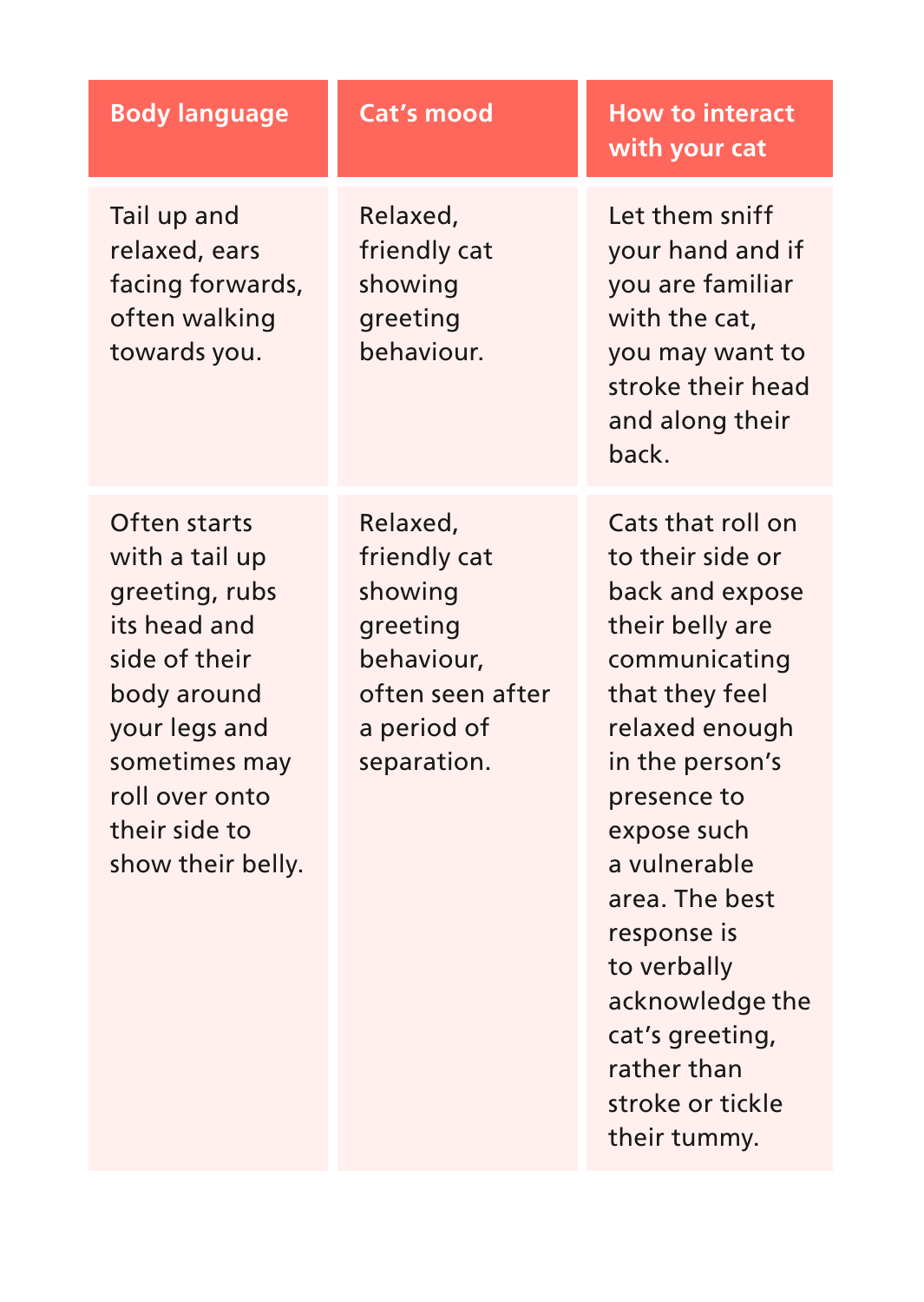Lying outstretched on their side with their paws stretched out in front of them, often with a sleepy look on their face as their eyes may be half closed or blinking.

Relaxed and contented cat. Some cats may sleep in this position, especially if they have found a sunny spot!

#### **Body language Cat's mood How to interact with your cat**

If they are awake, let them sniff your hand and then give them a brief rub on the head. If they look sleepy, then leave them to get some rest.

In a crouched position with tail tucked around or under their body and muscles tense. Their eyes may be darting about and ears back or moving listening to sounds around them.

Cat is anxious and may be looking for a place to hide, to run away and get up high.

Make sure they have an escape route and somewhere that they can hide and get up high if they want to. It is best to leave them alone and not try to interact with them.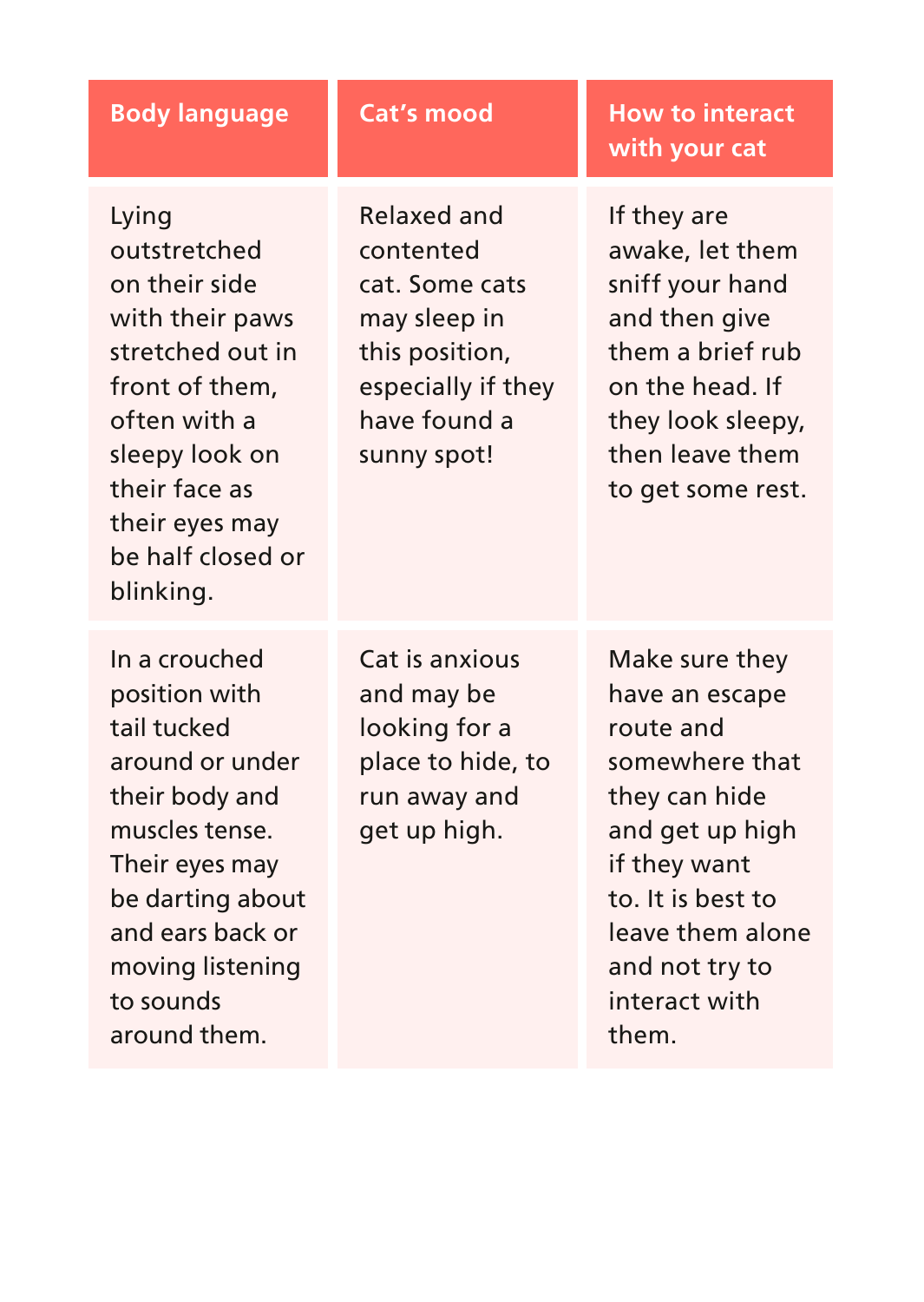In the 'Halloween cat' stance with an arched back, bushy tail and fur standing up to make themselves look bigger. Their eyes look huge as their pupils are dilated and ears are flattened against their head.

Very fearful cat that feels threatened or cannot escape. They may hiss or spit as a warning to stay back. Be careful as they may attack defensively as a last resort.

**Body language Cat's mood How to interact with your cat**

> Make sure they have an escape route and a hiding place or a high spot to retreat to. Do not approach or touch a cat that is feeling fearful.

For further information, please see Cats Protection's *Essential Guide: Managing your cat's behaviour*.

#### **Learn more about your cat online!**

**Take a look at our free interactive tool to help you understand cats' origins and their behaviour within our homes. http://learnonline.cats.org.uk/content/ufo**